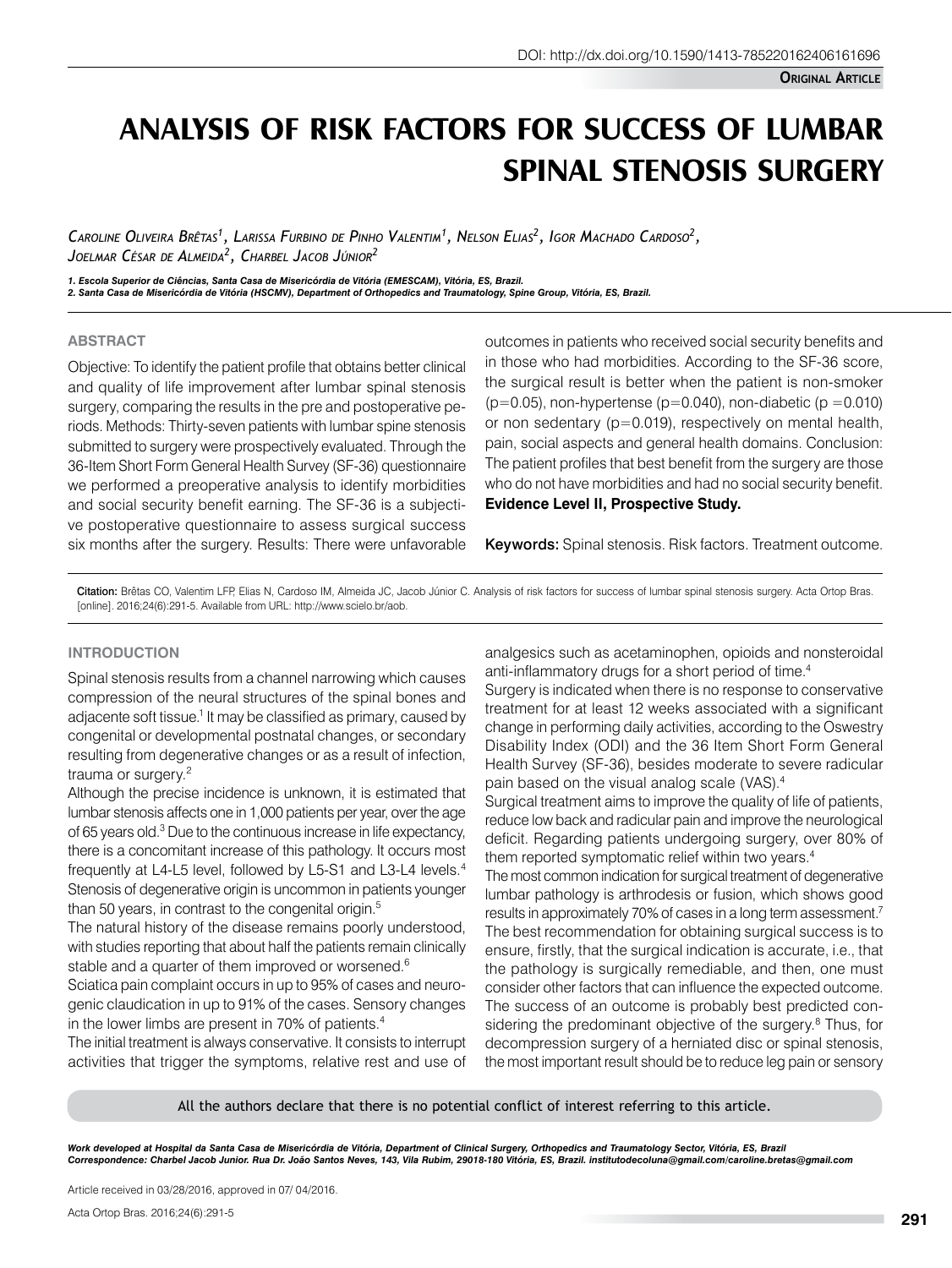disturbances and/or to restore the ability to walk.<sup>6</sup> Under these conditions, the recovery of normal function of daily activities is also important, although this typically comes with time after the main symptoms have been resolved.8

The definition of quality of life integrates objective and subjective indicators, a wide range of life domains and individual values. It can be categorized into five dimensions: physical well-being, material well-being, social well-being, emotional well-being and development of activities (such as work).9

Extended sick leave and financial benefit due to disease are considered consistent risk factors for a poor outcome regarding the return to work.<sup>8</sup>

There is a relationship between obesity, diabetes and lumbar spinal stenosis surgery. In morbidly obese or diabetic patients, there is an increased risk of postoperative infection and poor wound healing. Moreover, obese patients are at increased risk of phlebitis and pulmonary embolism.10

Smoking is related to a negative effect on lumbar fusion and patient dissatisfaction with the surgery.11

The aim of this study was to demonstrate the patient profile that obtains better surgical success, i.e., clinical improvement coupled with improved quality of life. A better understanding of prognostic factors will enable patients and physicians to develop realistic and individual perspectives about the surgical outcome.

## **MATERIALS AND METHODS**

This is a longitudinal prospective study. The study was approved by the Research Ethics Committee on human subjects of *Escola Superior de Ciências da Santa Casa de Misericórdia de Vitória* under registration number 037163/2014. The patients studied were from the Orthopedic outpatient of *Hospital Santa Casa de Misericórdia de Vitória*. We evaluated 37 patients with degenerative lumbar spinal stenosis, which have been submitted to surgical decompression of the spinal canal and circumferential arthrodesis with pedicle screws and lumbar cages according to the level of spinal injury. All participants signed a free and informed consent form and agreed to answer the questionnaires. The questionnaires used in the preoperative period were SF-36, social security benefits and morbidities, conducted through interviews during the patient's admission before undergoing the surgical procedure. Six months after surgery, the same patients were interviewed by phone. At this stage the SF-36 questionnaire and the subjective questionnaire developed by the researchers were employed in order to evaluate the surgical success. Pre- and postoperative evaluations were performed by the same examiners.

The inclusion criteria in this study were: patients aged 18 years old or older presenting preoperatively degenerative stenosis of the lumbar canal, disabling low back pain or sciatica pain refractory to conservative treatment for at least 12 weeks. Exclusion criteria were patients younger than 18 years old without stenosis of the lumbar canal or non degenerative stenosis of the lumbar canal, who did not undergo surgical treatment and those who did not agree with the informed consent form.

All patients were evaluated preoperatively by plain radiographs of the lumbosacral spine in standing position in anteroposterior (AP) and lateral (P) views, and magnetic resonance imaging (MRI) of the lumbar spine in order to identify the disease, confirm the diagnosis and determine the degree of injury.

The quality of life questionnaire SF-36 (Medical Outcomes Study 36 - Item Short-Form Health Survey) consists of 36 questions divided into 11 questions with their respective items that are the basis of calculations for an evaluation of eight components: (1) functional capacity, (2) physical aspects, (3) pain, (4) general status (5) vitality, (6) social aspects, (7) emotional aspects, and (8) mental health. The individual receives a score in each área which ranges from 0 to 100, where zero is the worst score and 100 the best, i.e., the higher the score, the better the wellness and functionality. Each dimension of the questionnaire is separately evaluated.<sup>10</sup> Secondary earning was assessed by questioning whether the patient was retired or received pension benefit from the National Social Security Institute (INSS). During the interview the patient was also asked about obesity, physical inactivity, alcohol consumption, smoking, menopause, hypertension, diabetes *mellitus*, thyroid disease and rheumatic disease. Obesity was assessed by the body mass index (BMI), which considers obese patients with BMI greater than or equal to 30. Patients were considered sedentary when they did not engage in regular physical activity. The other clinical conditions were considered present when refered by the patients during interviews. No further laboratory tests were performed in addition to image exams and surgical risk assessment.

Surgical success was achieved when through increased score in SF-36 questionnaire or when the patient reported improvement of quality of life, leg pain, back pain, or when the patient regained the ability to walk or return to previous work activities. In order to characterize the profile of patients undergoing surgery from the results, frequency measurements and percentages for qualitative variables (gender, pension earning, morbidities and surgical success) were used. The comparison of the percentage gain in the postoperative values in relation to the preoperative period of each domain of the SF-36 of each morbidity was performed by the Mann-Whitney U test for independent samples. The significance level was 5% (0.050). Statistical analyzes were performed using SPSS (Statistical Package for Social Sciences) version 23.

A qualitative study with postoperative data was carried out analysing the following parameters: improvement of leg and spine pain after surgery, ability to deambulate, return to work activities and choice to operate if they would have known the surgical outcome. The most frequently observed morbidities were correlated to the presence or absence of secondary earning according to the questionnaire responses.

## **RESULTS**

Thirty seven patients were interviewed in the preoperative period; the sample included 16 men (43.2%) and 21 women (56.8%). The mean age was  $53\pm14$  years old. During the six months follow-up period one patient died. A sample of 36 patients was left for postoperative comparison. The investigated morbidities are shown in Table 1.

The results showed that most patients achieved surgical success according to evaluation by the subjective questionnaire, as shown in Figure 1. In contrast, the variable returning to work activities showed a slight improvement of 13.9%. Most of patients receiving social security benefits did not take over their previous working activities (only 14.2% retook work activities), however, this fact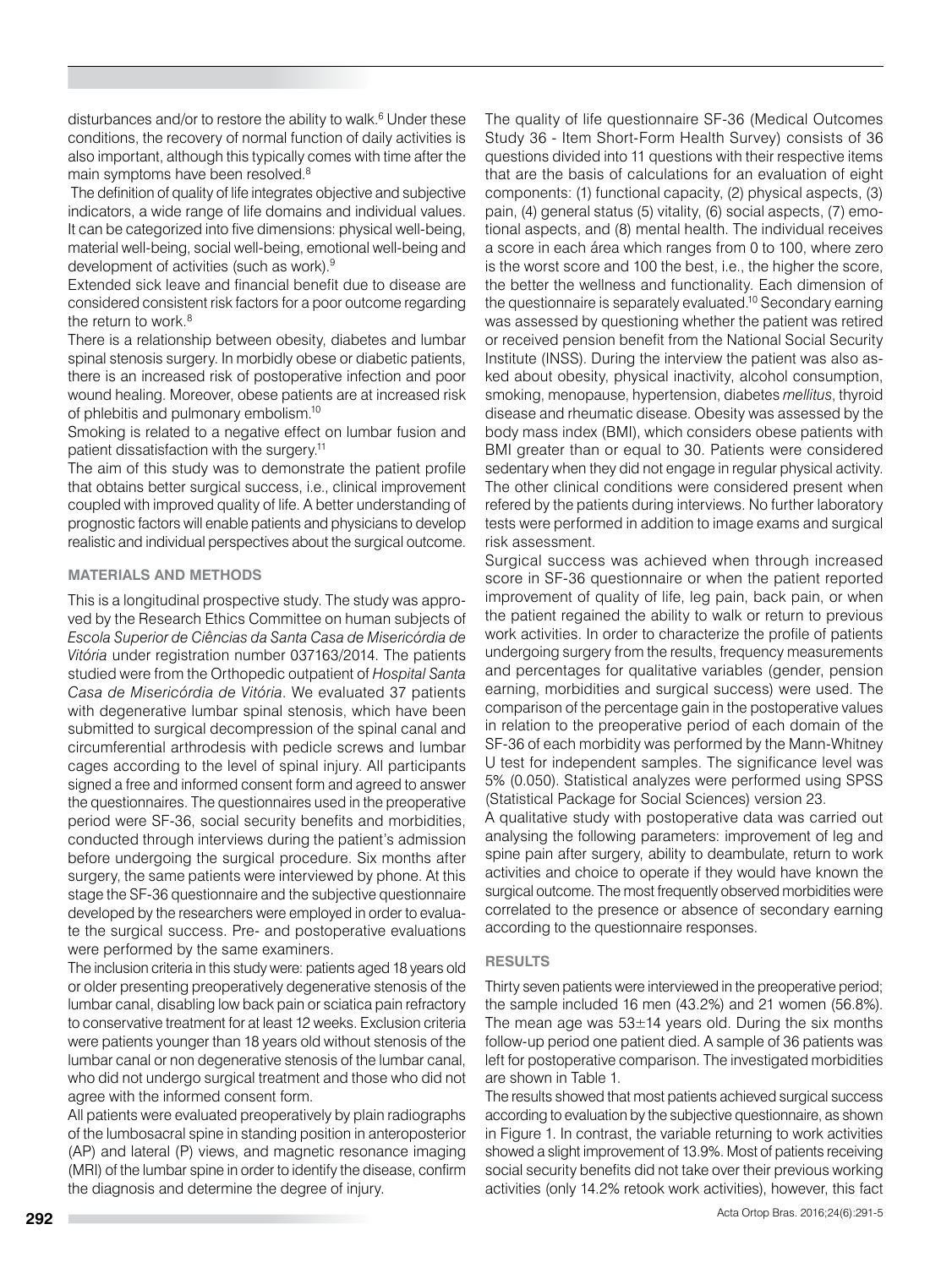was not due to the lack of improvement postoperatively, but instead to receiving social security benefits that supplemented their income or job function changes.

Regarding patients who did not obtain leg or spine pain relief, improved ambulation or showed regret for having been operated, morbidities related to this group were hypertension, sedentary lifestyle, smoking, diabetes and obesity. (Table 2)

Statistical analysis of data obtained from SF-36 pre- and postoperatively showed that the evaluated domais mental health, general health, social aspects and pain improved after surgery (Table 3) depending on the associated morbidity. Regarding the percentage improvement of SF-36 score, nonsmokers showed a statistically significant improvement in the mental health domain as compared to smokers ( $p = 0.05$ ). Non sedentary patients showed a statistically significant improvement of general health status ( $p = 0.019$ ) and social aspects ( $p =$ 0.025) as compared to sedentary. Nonhypertense patients showed a statistically significant improvement of the pain domain  $(p = 0.040)$  as compared to hypertense patients. Non-diabetic patients showed improvement of social aspects domain ( $p = 0.010$ ), as compared to diabetic patients.

## **DISCUSSION**

Failure of spinal surgery is a problem that has become relevant, justifying its restricted indication, with failure rates ranging from 5 to 50%, as estimated by studies.12 The patients' expectations regarding surgery is an important fact to be assessed, since it correlates to patient's satisfaction over the surgery.

In this study we used SF-36 to assess quality of life due to its applicability. Yee et al., <sup>13</sup> in a similar study, analyzed this indicator preoperatively and postoperatively with SF-36 and the Oswestry Disability Index (ODI), which showed that in male patients a better general health score in SF-36 and lower limitation due to physical aspects score are better predictors of better expectation regarding decompression surgery in six months follow-up. Moreover, patients with high expectations also showed greater improvements in the domain limitation by the physical aspects in SF-36 after surgery; and the expectations were achieved in 81% of pacientes.<sup>13</sup> Patients with lower scores in the domains general health, vitality, mental health in preoperative SF-36 did not achieve their expectations regading surgery.<sup>13</sup> In our study, an important result was a statistically significant improvement of the domains mental health and general health.

We observed a subjective improvement of leg and spine pain in patiets who did not receive social security benefits, as compared to those who received. Moreover, most patients receiving social security benefits did not retake working activities after surgery. This fact had been previously shown in a meta-analysis study by Moraes et al.,<sup>14</sup> which showed a negative influence that the workers' compensation benefits plays in the outcome of patients undergoing orthopedic and trauma surgery. According to this study, patients with financial compensation undergoing surgery, are twice as likely to get poor results as compared to non-compensated patients.

Regarding the analysis of impact that certain comorbidities have on the improvement of quality of life, our study showed that obesity, hypertension, sedentary lifestyle, smoking and diabetes *mellitus* were more prevalent conditions in patients who did not obtain improvement in leg and spine pain. Regarding this group, there were two contrasting data: the pain symptoms were mostly observed in most non-sedentary patients (26.66%) and nonsmokers (18.51%), as compared to sedentary patients (14.28%) and smokers (11.11%). We attributed this unfavorable

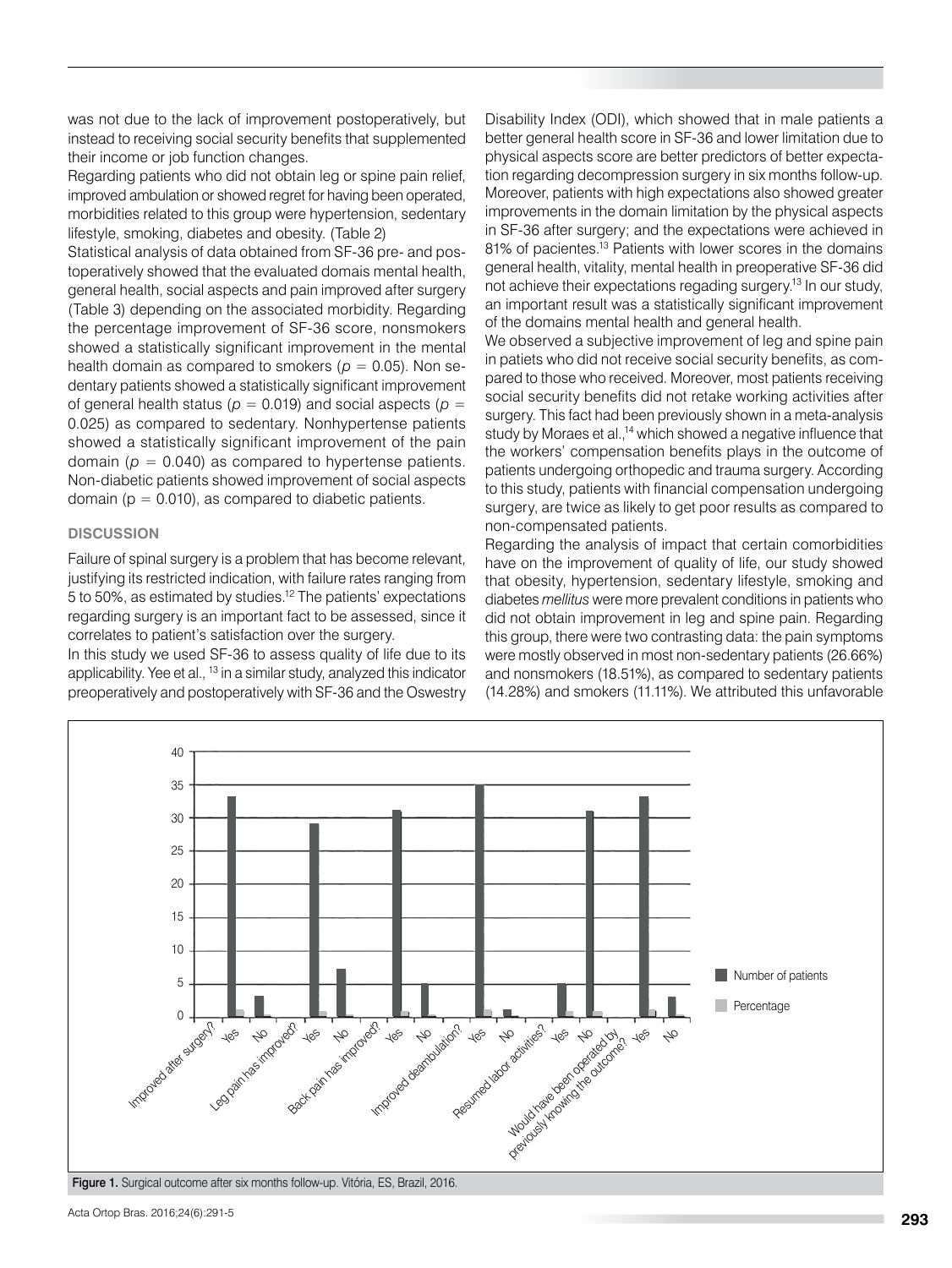| <b>Variables</b>        | n                       | %      |
|-------------------------|-------------------------|--------|
| Gender                  |                         |        |
| Female                  | 21                      | 56.80% |
| Male                    | 16                      | 43.20% |
| Social security benefit |                         |        |
| Yes                     | 21                      | 56.80% |
| No                      | 16                      | 43.20% |
| Obesity                 |                         |        |
| Yes                     | 9                       | 24.30% |
| No                      | 28                      | 43.20% |
| Smoking                 |                         |        |
| Yes                     | 9                       | 24.30% |
| No                      | 28                      | 43.20% |
| Hipertension            |                         |        |
| Yes                     | 18                      | 46.80% |
| No                      | 19                      | 53.20% |
| Diabetes mellitus       |                         |        |
| Yes                     | 5                       | 13.50% |
| No                      | 32                      | 86.50% |
| Sedentary lifestyle     |                         |        |
| Yes                     | 21                      | 56.80% |
| No                      | 16                      | 43.20% |
| Alcoholism              |                         |        |
| Yes                     | 1                       | 2.70%  |
| No                      | 36                      | 97.30% |
| Thyroid disease         |                         |        |
| Yes                     | $\overline{\mathbf{4}}$ | 10.80% |
| No                      | 33                      | 89.20% |
| Rheumatic disease       |                         |        |
| Yes                     | 8                       | 21.60% |
| No                      | 31                      | 78.40% |
| Menopause               |                         |        |
| Yes                     | 12                      | 57.10% |
| No                      | 9                       | 42.90% |

Table 1. Caracteristics of the sample population according to the variables gender. morbidities and social security earning. Vitória, ES, Brazil, 2016.

finding to the small size of the sample and the short follow-up period of just six months.

The literature reports better ability to walk, better health, higher income, fewer comorbidities and pronounced stenosis are predictors of better subjective outcome,15 while depression, increased cardiovascular risk, disorder that affects the ability to walk and scoliosis are predictors of worst subjective outcome.15 Being male and younger are predictors of better post-operatory ability to walk.15

A study by Andersen et al. <sup>11</sup> corroborates our findings. According to the authors, smokers have a negative overall satisfaction regarding surgery, despite the functional outcome measured by the Dallas Pain Questionnaire (Dallas Pain Questionnaire) did not show to influence the outcome. Moreover, smoking doubles the risk of non-union in arthrodesis.<sup>11</sup> Sandén et al.<sup>16</sup> have shown that smokers present poorer quality of life, less improvement after surgery and increased use of analgesics during the two year follow-up.

The relationship between obesity and lumbar spinal stenosis surgery was studied earlier by Knuttsson et al., <sup>17</sup> whose results showed that obese patients used more analgesics, had increased leg and spine pain, lower quality of life, greater degree of dissatisfaction and worse outcomes of the surgery during two year follow-up.

Forty-one diabetic patients were compared to 124 non-diabetic patients in the study by Takahashi et al.<sup>18</sup> The final visual analogue scale scores for back pain were higher in diabetic patients than non-diabetic ones (29.3 *vs.* 17.9,  $p = 0.013$ ).<sup>18</sup> Improvement of leg

| to each morbidity and social security benefit. Vitoria, ES, Brasil, 2016.                 |            |                   |              |                  |  |  |
|-------------------------------------------------------------------------------------------|------------|-------------------|--------------|------------------|--|--|
|                                                                                           | Non smoker | Non<br>hypertense | Non diabetic | Non<br>sedentary |  |  |
|                                                                                           | p - value  |                   |              |                  |  |  |
| Functional<br>capacity                                                                    | 0.312      | 0.389             | 0.161        | 0.505            |  |  |
| Physical<br>aspects                                                                       | 0.693      | 0.791             | 0.448        | 0.924            |  |  |
| Pain                                                                                      | 0.233      | $0.040*$          | 1.000        | 0.427            |  |  |
| General status                                                                            | 0.368      | 0.181             | 0.657        | $0.019*$         |  |  |
| Vitality                                                                                  | 0.450      | 0.542             | 0.657        | 0.102            |  |  |
| Social aspects                                                                            | 0.860      | 0.443             | $0.010*$     | $0.025*$         |  |  |
| Emotional<br>aspects                                                                      | 0.494      | 0.839             | 0.134        | 0.409            |  |  |
| Mental health                                                                             | $0.050*$   | 0.938             | 0.859        | 0.770            |  |  |
| Mann-Whitney U test of independente samples. Statistical significance level 0.05, *p<0.05 |            |                   |              |                  |  |  |

Table 3. Analysis of percentual improvement in each domain of SF-36 according to each morbidity and social security benefit. Vitória, ES, Brasil, 2016.

Mann-Whitney U test of independente samples. Statistical significance level 0.05, \*p<0.05

| Table 2. Surgical outcome after six months follow-up, correlating worse outcome with morbidity and social security benefit. Vitória, ES, Brazil, 2016. |  |  |
|--------------------------------------------------------------------------------------------------------------------------------------------------------|--|--|
|                                                                                                                                                        |  |  |

| <b>Variables</b>        | No improvement of leg<br>pain |        | No improvement of<br>spine pain |        | No imprvement of<br>walking ability |        | No return to working<br>activities |        | Would have been operated<br>by previously knowing the<br>outcome |        |
|-------------------------|-------------------------------|--------|---------------------------------|--------|-------------------------------------|--------|------------------------------------|--------|------------------------------------------------------------------|--------|
|                         | n                             | %      | n                               | %      | n                                   | %      | n                                  | %      | n                                                                | %      |
| Obesity                 | 3                             | 33.30% | 2                               | 22.20% |                                     | $0\%$  |                                    | 77.80% |                                                                  | 11.10% |
| Smoking                 |                               | 11.10% |                                 | 11.10% |                                     | 11.10% | 9                                  | 100%   |                                                                  | 11.10% |
| Hipertension            | 6                             | 33.30% | 4                               | 22.20% |                                     | 5.60%  | 16                                 | 88.90% | 3                                                                | 16.70% |
| Diabetes mellitus       | 2                             | 40%    |                                 | 20%    |                                     | $0\%$  | 4                                  | 80%    |                                                                  | 20%    |
| Sedentary lifestyle     | 3                             | 14.30% | 3                               | 14.30% | 0                                   | 0%     | 18                                 | 85.70% | $\overline{2}$                                                   | 9.50%  |
| Social security benefit | 5                             | 23.80% | 3                               | 14.30% |                                     | 4.80%  | 18                                 | 85.70% | 3                                                                | 14.30% |